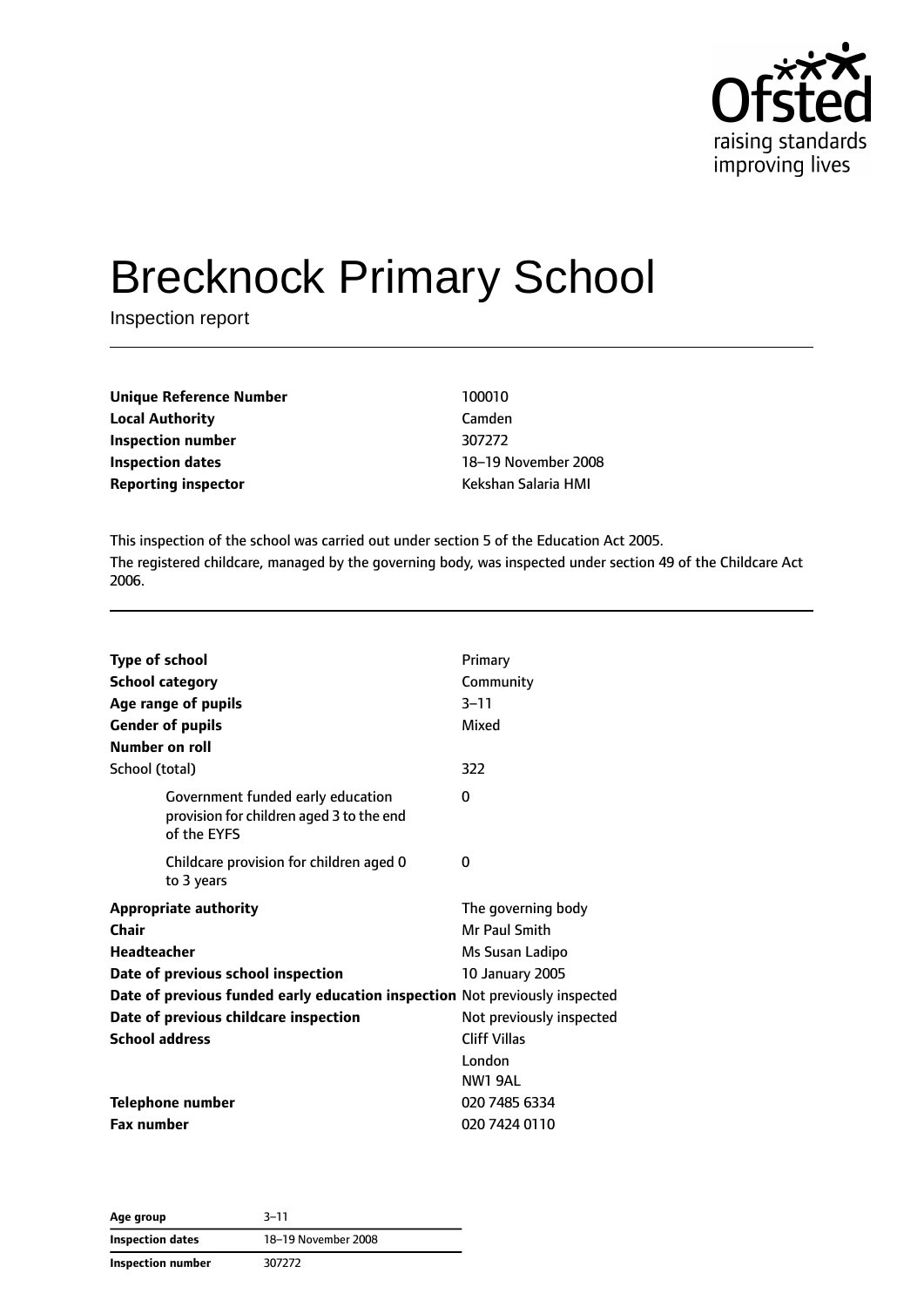.

<sup>©</sup> Crown copyright 2008

Website: www.ofsted.gov.uk

This document may be reproduced in whole or in part for non-commercial educational purposes, provided that the information quoted is reproduced without adaptation and the source and date of publication are stated.

Further copies of this report are obtainable from the school. Under the Education Act 2005, the school must provide a copy of this report free of charge to certain categories of people. A charge not exceeding the full cost of reproduction may be made for any other copies supplied.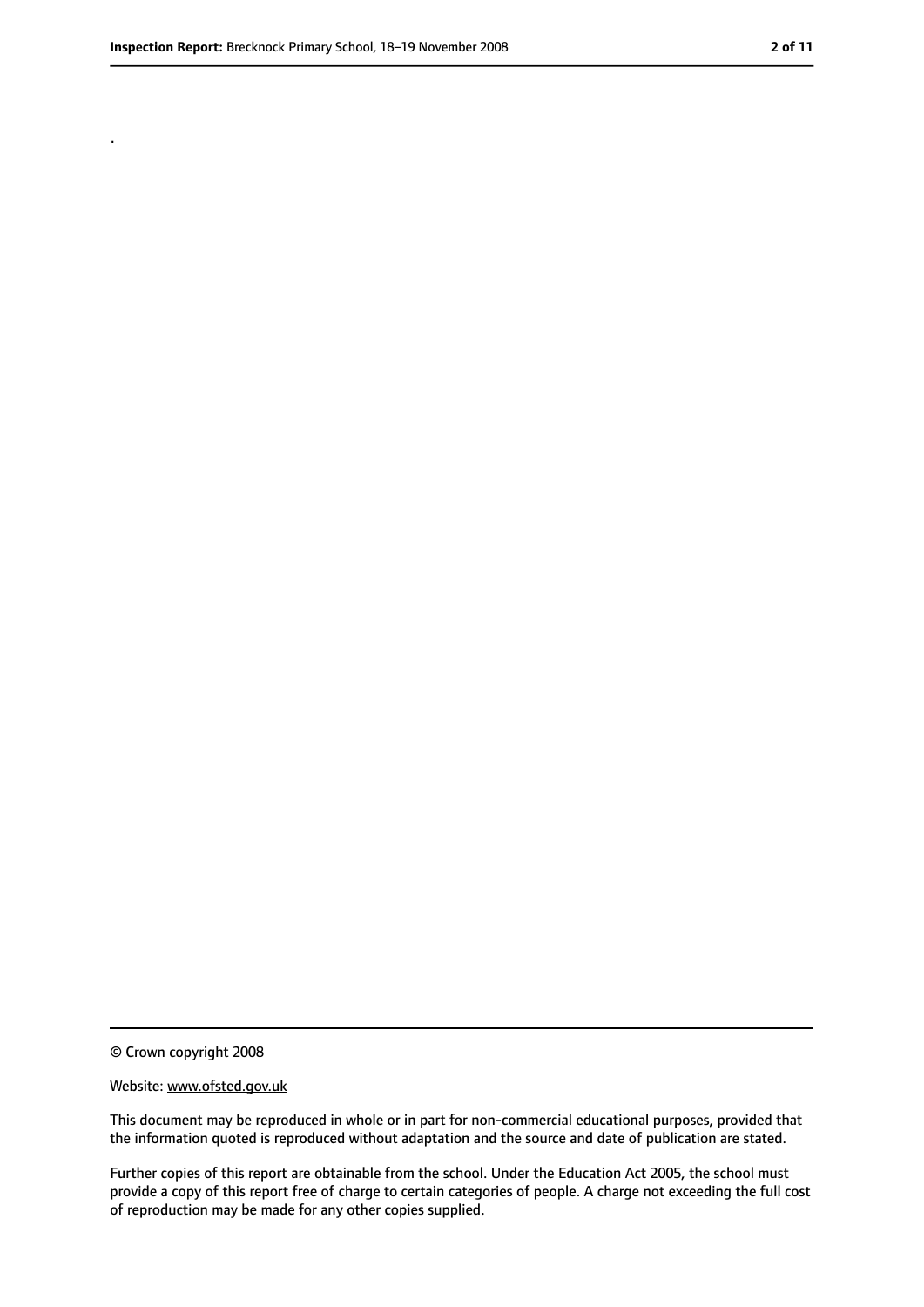# **Introduction**

The inspection was carried out by two of Her Majesty's Inspectors and one Additional Inspector.

### **Description of the school**

Brecknock is a larger than average primary school. The school serves an area of considerable poverty and disadvantage and faces many challenges. A significant number of pupils join or leave the school at times other than normal admission or leaving times. The percentage of pupils in receipt of free school meals is well above the national average. A very high proportion of pupils speak English as an additional language; a quarter of this proportion is at the early stages of learning to speak English. A significant minority are from refugee or asylum-seeker families. The percentage of pupils with learning difficulties and/or disabilities, predominantly linked to difficulties in communication or behavioural, emotional or social needs, is well above the national average. There are many different ethnic groups at the school. The largest groups are Black African and Bangladeshi pupils although other ethnic groups are represented in smaller numbers. In the recent past, there has been a very high turnover of teaching staff. The current headteacher was appointed in September 2006. The school gained Healthy School status in 2008. The school provides breakfast and after school clubs.

#### **Key for inspection grades**

| Grade 1 | Outstanding  |
|---------|--------------|
| Grade 2 | Good         |
| Grade 3 | Satisfactory |
| Grade 4 | Inadequate   |
|         |              |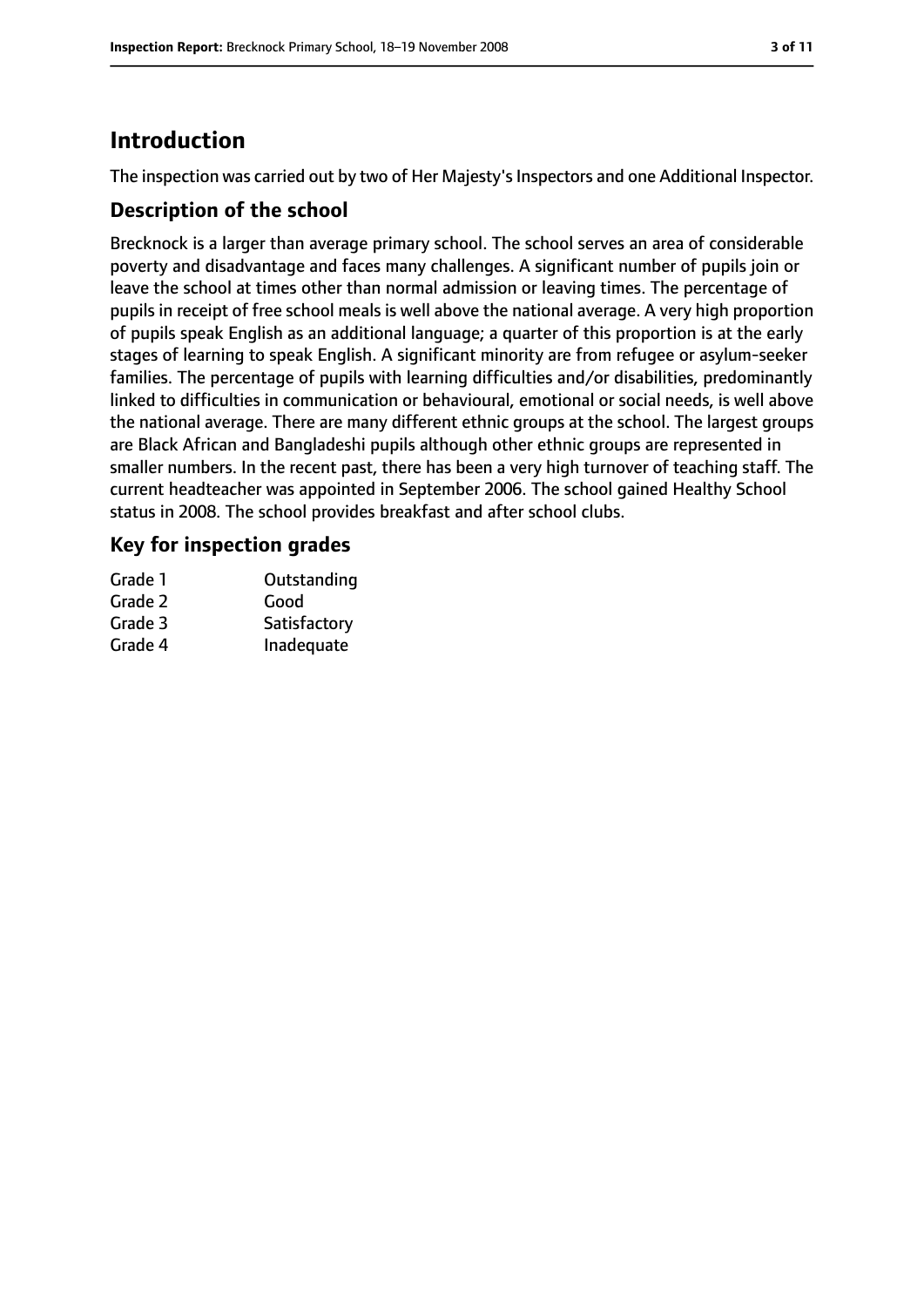# **Overall effectiveness of the school**

#### **Grade: 2**

Brecknock Primary is a good school. Pupils work and play together in a culturally harmonious environment. Parents praise the school and make comments such as 'Brecknock is a fantastic school. It caters for children of all abilities. It has a dedicated teaching staff who are able to teach children of all abilities. I am very happy with the school.' Parents particularly appreciate the way the school cares for their children.

The headteacher provides clear educational direction for the school. She has steered the school successfully through a period of turbulence with many staff changes and has gained the confidence and respect of the staff, parents, governors and pupils. The headteacher is well supported by an effective and strongly motivated leadership team, which has a clear sense of direction, and is focused on raising standards. A robust programme of continuing professional development has been established. Staff are encouraged to share good practice, which is beginning to have an impact on improving teaching. In the light of substantial changes to staffing, the leadership team take most of the responsibility for monitoring the quality of provision and standards. Middle leaders are keen and enthusiastic and take an active role in developing the skills of colleagues although their role in monitoring is not yet fully developed.

Children enter the school with levels of skills, knowledge and understanding that are well below those usually expected for their age, particularly in communication, language and literacy. They settle well and make good progress during the Early Years Foundation Stage (EYFS) due to the good teaching and provision they receive. In Key Stage 1, pupils of different backgrounds and abilities achieve well due to good teaching and learning. By the end of Year 2, standards are well below the national average. However, given pupils' very low starting points and the significant numbers who join the school at different times, often with weak skills in English, this represents satisfactory progress. Pupils make increasingly good progress as they move through Key Stage 2. Unvalidated data in Key Stage 2 for 2008 suggest that standards overall have continued to rise with good improvements in English and mathematics and significant improvements in science. A whole-school focus to improve writing is helping standards to rise. Pupils with learning difficulties and/or disabilities make good progress.

Teaching and learning are good. Tasks are matched well to pupils' needs, lessons proceed at a brisk pace, and teaching is clearly focused so that pupils know what they have to learn. Teachers manage pupils' behaviour skilfully and relationships between pupils and staff are good. Teaching assistants provide the pupils with good support. Teachers use interactive whiteboards confidently to motivate and engage pupils. Where teaching is satisfactory, pupils have insufficient opportunities to improve their speaking and listening skills and not enough challenge is provided to ensure that more able pupils achieve higher levels.

The good care provided for pupils has a positive effect on their personal development, which is also good. Pupils enjoy school, are enthusiastic learners and behave well. The school has successfully created a learning atmosphere in which pupils are confident and secure. The school has useful systems in place that help pupils understand how to improve their work, including targets in English and mathematics. However, pupils' understanding about what they need to do to improve is underdeveloped.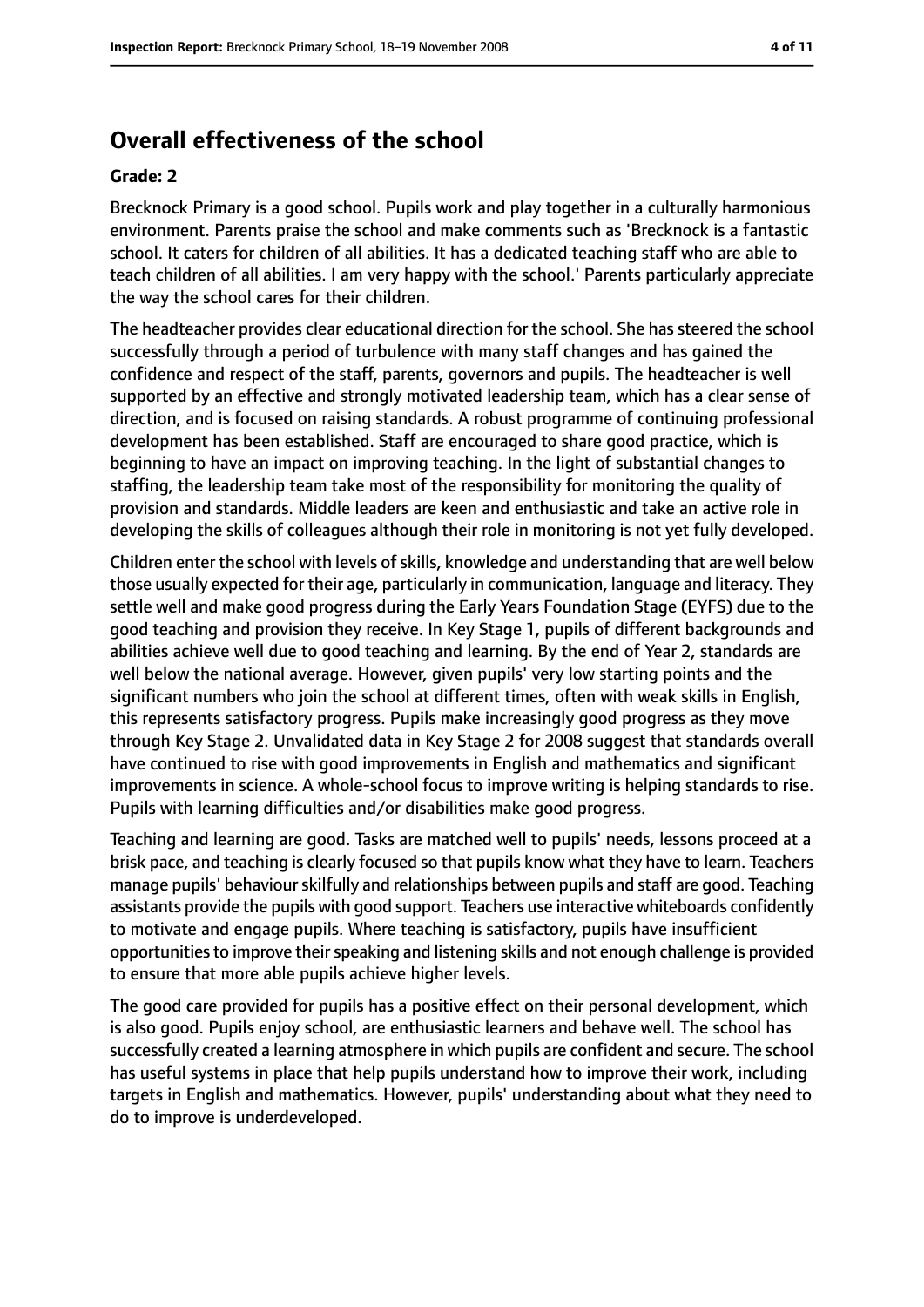# **Effectiveness of the Early Years Foundation Stage**

#### **Grade: 1**

Children enter the school with levels of skills, knowledge and understanding that are well below those usually expected for their age. This is particularly the case in communication, language and literacy. They make good progress, so that by the time they leave Reception their skills have developed very well. This good progress is because activities in the classrooms and in the outdoor areas are stimulating. A good balance of teacher led and children's independently chosen activities provides valuable opportunities to develop independent learning skills. Opportunities for extending learning, such as developing children's speaking and vocabulary skills, are planned well, particularly for those children who are learning English as an additional language. Staff consistently encourage children's literacy skills by modelling language so that they learn how to speak in sentences. Valuable links with parents, beginning with home visits, help children to settle quickly, become familiar with the routines and develop confidence. The curriculum provision both indoors and outdoors is outstanding and this gives young children a very good start to their education. For example, topics are planned in detail, and the individual needs of children are considered very carefully. Children are very well prepared for the transition to the next phase of their learning. Leadership and management in the EYFS are outstanding.

#### **What the school should do to improve further**

- Raise standards by ensuring regular opportunities for pupils to improve their speaking and listening skills and by developing pupils' understanding of what they have to do to make progress.
- Ensure all middle managers contribute effectively to school improvement.

# **Achievement and standards**

#### **Grade: 2**

Children start in the Nursery with attainment which is well below that expected for their age, particularly in language, literacy and social development. Given children's lower than expected starting point, progress in the EYFS is good although their language and literacy skills continue to be weak as they join Key Stage 1. They make satisfactory progress in Years 1 and 2.

Unvalidated data in Key Stage 2 for 2008 suggest that standards overall are rising and are now in line with national averages, with good improvements in all subjects. Given pupils' starting point, this represents good progress. The school provides well for pupils with learning difficulties and/or disabilities. These pupils are carefully integrated into the school and make good progress. The school's involvement for the past two years in the 'Intensifying Support Programme' and the rigorous monitoring and targeting of pupils has contributed to the good progress they make. Additional support and intervention programmes are used very effectively to overcome barriers to learning.

# **Personal development and well-being**

#### **Grade: 2**

Pupils' social, moral, spiritual and cultural development is good. Pupils are polite, friendly and play happily together. They say how they enjoy and are proud of their school. They are thoughtful and quick to praise others' achievements. They take responsibility seriously and are keen to help adults with jobs and to be 'buddies' for younger pupils. A few families do not send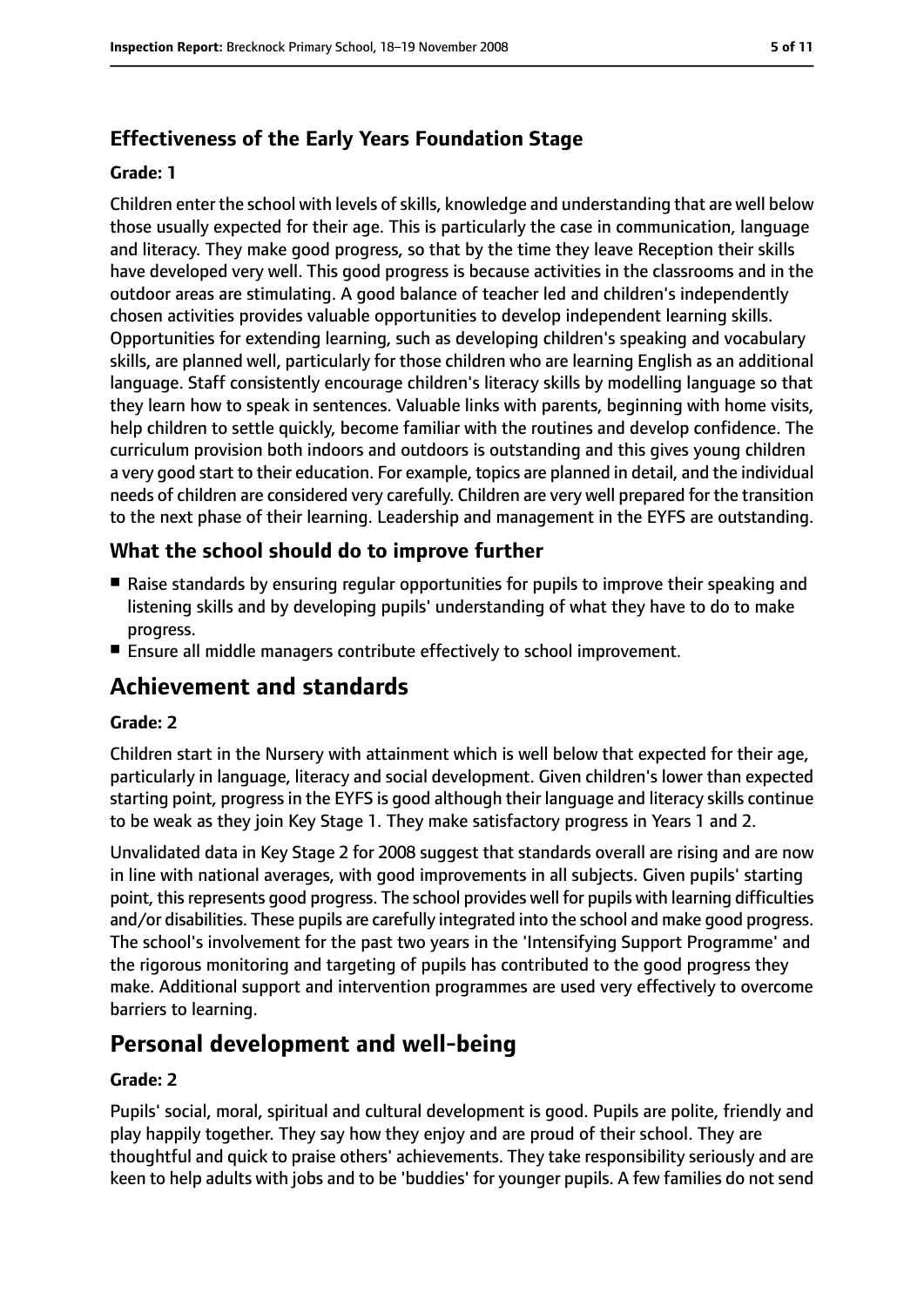their children to school often enough and attendance is therefore only satisfactory, despite encouragement by the school and action by outside agencies.

Pupils know it is important to keep safe and be healthy. Many walk to school and the majority take the opportunity to be involved in the various clubs and physical activities. Pupils particularly enjoy events such as the 'international evenings' where they can celebrate one another's cultures through dance displays and the sharing of food. There is a strong sense of community in the school and pupils have raised funds for others. The school council has brought about changes to the school uniform, redecoration of the toilets and the design of the rooftop playground. Through good team working, the development of social and personal skills and good progress in basic skills, pupils are prepared well for the next phase in their education.

# **Quality of provision**

# **Teaching and learning**

#### **Grade: 2**

There is a good learning atmosphere in all classes. Pupils enjoy discussions, respond to questions confidently and work with enthusiasm alone or in small groups. Most lessons provide a variety of tasks so pupils remain attentive and involved in their work. Teachers are rapidly improving their skills at using assessment information to monitor pupils' progress. This helps to identify speedily those at risk of falling behind and to deploy effective support. Where teaching is satisfactory, teachers do not readily adapt tasks if pupils do not respond as expected. In particular, in these lessons, teachers spend too much time talking, allowing insufficient time for pupils to explore issues for themselves, consolidate their understanding and reflect on what they have learned. Learning support assistants are well trained and work in a strong partnership with teachers. They provide good support for pupils who need additional help with their learning or are at the early stages of speaking English.

## **Curriculum and other activities**

#### **Grade: 2**

The curriculum is good across the school. It is broad, balanced and flexible in responding to pupils' needs. Pupilslearn well because they are presented with a range of different experiences. The school has introduced a blocked approach to subjects such as art, music and drama and is beginning to develop some useful links between subjects. Pupils enjoy the practical side of this approach, although it is too early to see the impact that this approach is having on pupils' progress. Information and communication technology (ICT) supports learning in a range of subjects and helps to make learning stimulating. Cooperation and collaboration are encouraged and a range of visitors and visits enriches pupils' understanding of the wider world. There are good opportunities for pupils to develop their interests and enquiry skills, particularly in science. The school has a well-planned personal, social and health education programme. This, together with involvement in the Young Enterprise Programme and talks to the Year 6 pupils about future aspirations, prepares pupils well for their future economic well-being.

## **Care, guidance and support**

#### **Grade: 2**

Parents praise the pastoral care that the school gives. One parent whose child entered mid-year said, 'A potentially difficult time was made a pleasure'. Care for the many refugees and asylum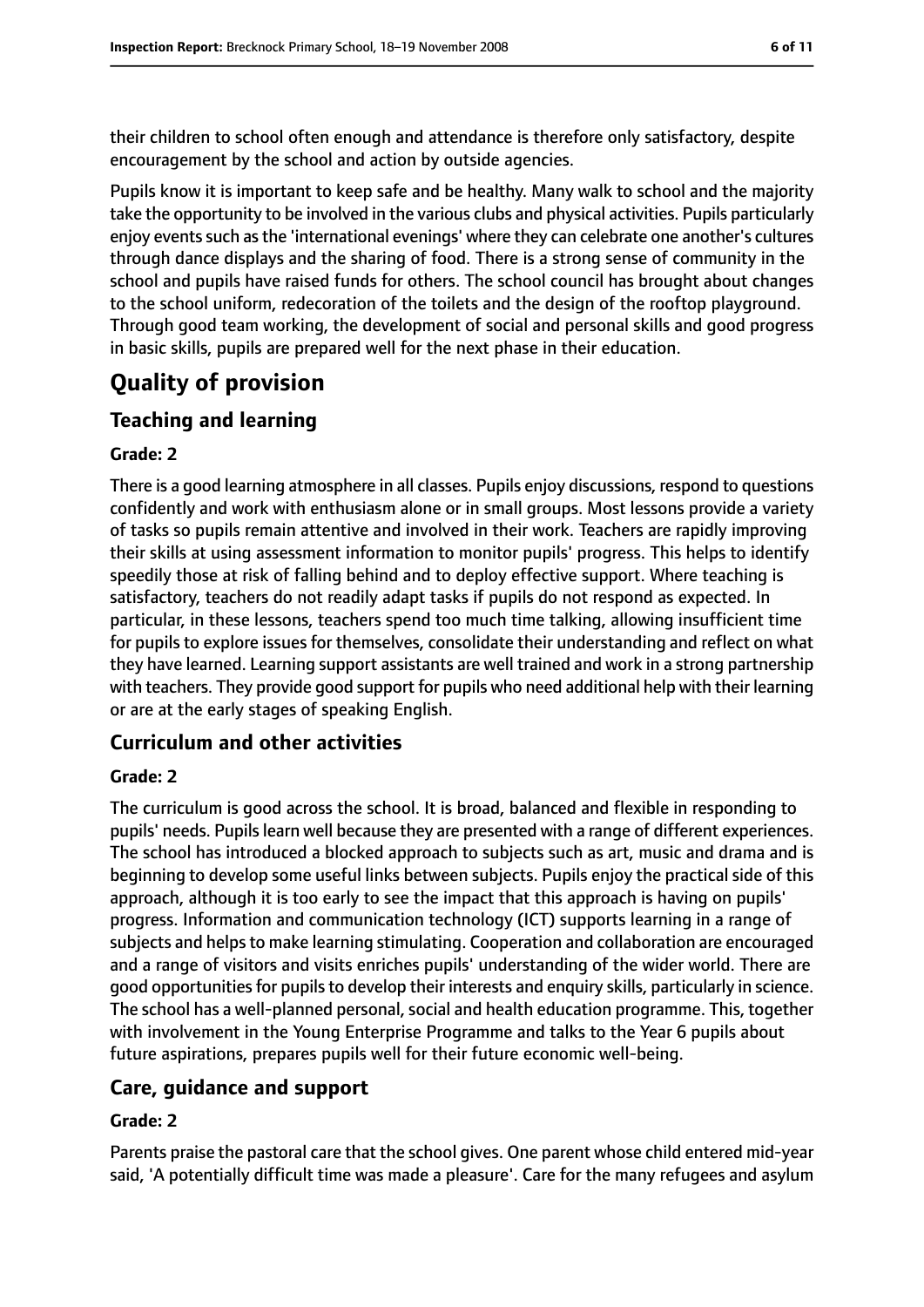seekers and their families is good. Pupils are welcomed into the school and their needs are identified quickly. Parents praise the information and training the school offers them.

Attendance is in line with the national average despite the school's efforts to reward pupils and support those families with poor attendance. Punctuality has improved. Good relationships, consistent behaviour management, and a change of emphasis to internal exclusions, has meant that fewer pupils are excluded from school and miss their education. Safeguarding procedures are fully in place.

The school has a useful system for tracking pupils' progress, and identifying where they can improve. From this information teachers set appropriate individual targets. However, pupils do not always know or understand their targets. Marking is regular and supportive although it does not guide pupils in what they need to do to improve.

# **Leadership and management**

#### **Grade: 2**

Leadership and management are good and have resulted in a school with a strong ethos within which pupils develop well personally and academically. The leadership provided by the headteacher, complemented by her senior leadership team, is very strong and provides clear direction and purpose. The headteacher has united staff in her drive to promote improvement and raise standards. The monitoring of teaching and learning is rigorous and analysis of performance data is thorough. The areas identified in the school development plan are clear and pertinent, with a strong emphasis on improving achievement and standards. Inspection evidence indicates standards in Key Stage 1 are beginning to rise because senior leaders have focused on improving writing and ensured more detailed attention to tracking pupils' progress in English and mathematics. The governing body is well led, challenging when necessary, and fully supportive of the school's development as shown by governors' close monitoring of achievement and standards and their determination to improve the school premises. Middle management is satisfactory, and is beginning to contribute to the improvements in standards. The school acknowledges more work needs to be done in this area. The school has addressed the issues identified in the last inspection. School leaders are not complacent and there is a good capacity to improve further.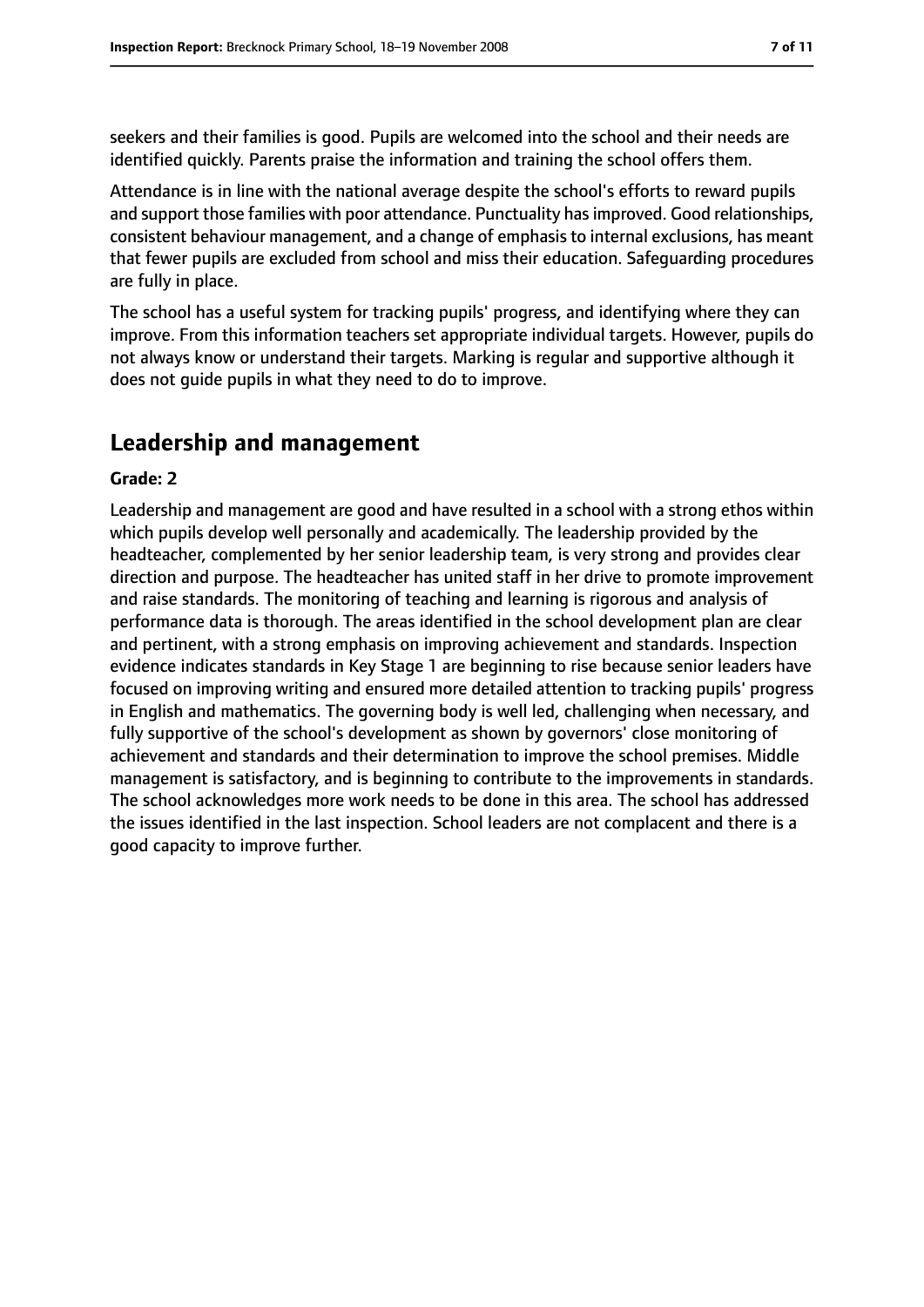**Any complaints about the inspection or the report should be made following the procedures set out in the guidance 'Complaints about school inspection', which is available from Ofsted's website: www.ofsted.gov.uk.**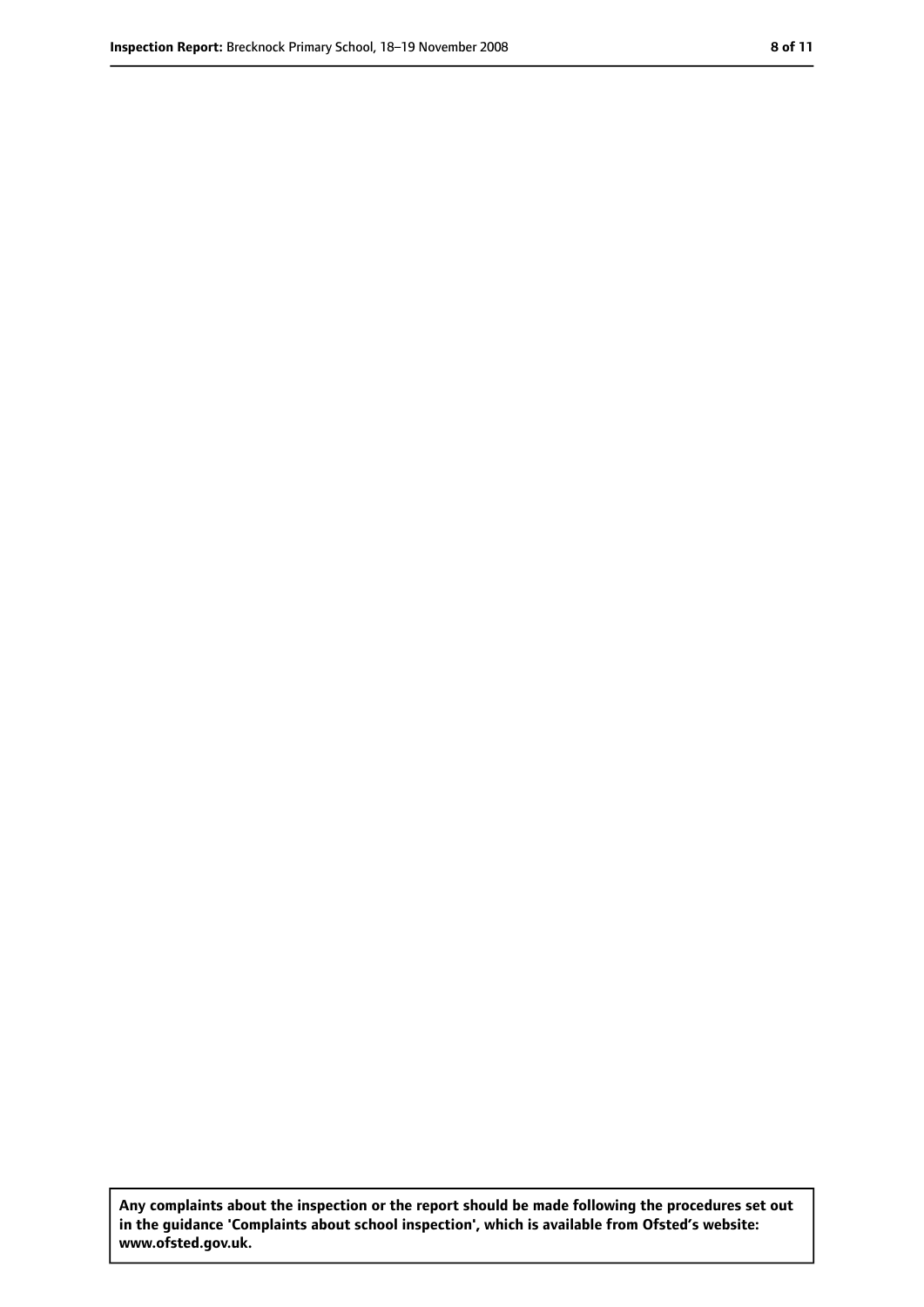# **Inspection judgements**

| Key to judgements: grade 1 is outstanding, grade 2 good, grade 3 satisfactory, and | <b>School</b>  |
|------------------------------------------------------------------------------------|----------------|
| arade 4 inadequate                                                                 | <b>Overall</b> |

#### **Overall effectiveness**

| How effective, efficient and inclusive is the provision of<br>education, integrated care and any extended services in meeting the<br>needs of learners? |     |
|---------------------------------------------------------------------------------------------------------------------------------------------------------|-----|
| Effective steps have been taken to promote improvement since the last<br>inspection                                                                     | Yes |
| How well does the school work in partnership with others to promote learners'<br>well being?                                                            |     |
| The capacity to make any necessary improvements                                                                                                         |     |

# **Effectiveness of the Early Years Foundation Stage**

| How effective is the provision in meeting the needs of children in the<br><b>EYFS?</b>       |  |
|----------------------------------------------------------------------------------------------|--|
| How well do children in the EYFS achieve?                                                    |  |
| How good are the overall personal development and well-being of the children<br>in the EYFS? |  |
| How effectively are children in the EYFS helped to learn and develop?                        |  |
| How effectively is the welfare of children in the EYFS promoted?                             |  |
| How effectively is provision in the EYFS led and managed?                                    |  |

## **Achievement and standards**

| How well do learners achieve?                                                                               |  |
|-------------------------------------------------------------------------------------------------------------|--|
| The standards <sup>1</sup> reached by learners                                                              |  |
| How well learners make progress, taking account of any significant variations<br>between groups of learners |  |
| How well learners with learning difficulties and/or disabilities make progress                              |  |

#### **Annex A**

<sup>&</sup>lt;sup>1</sup>Grade 1 - Exceptionally and consistently high; Grade 2 - Generally above average with none significantly below average; Grade 3 - Broadly average to below average; Grade 4 - Exceptionally low.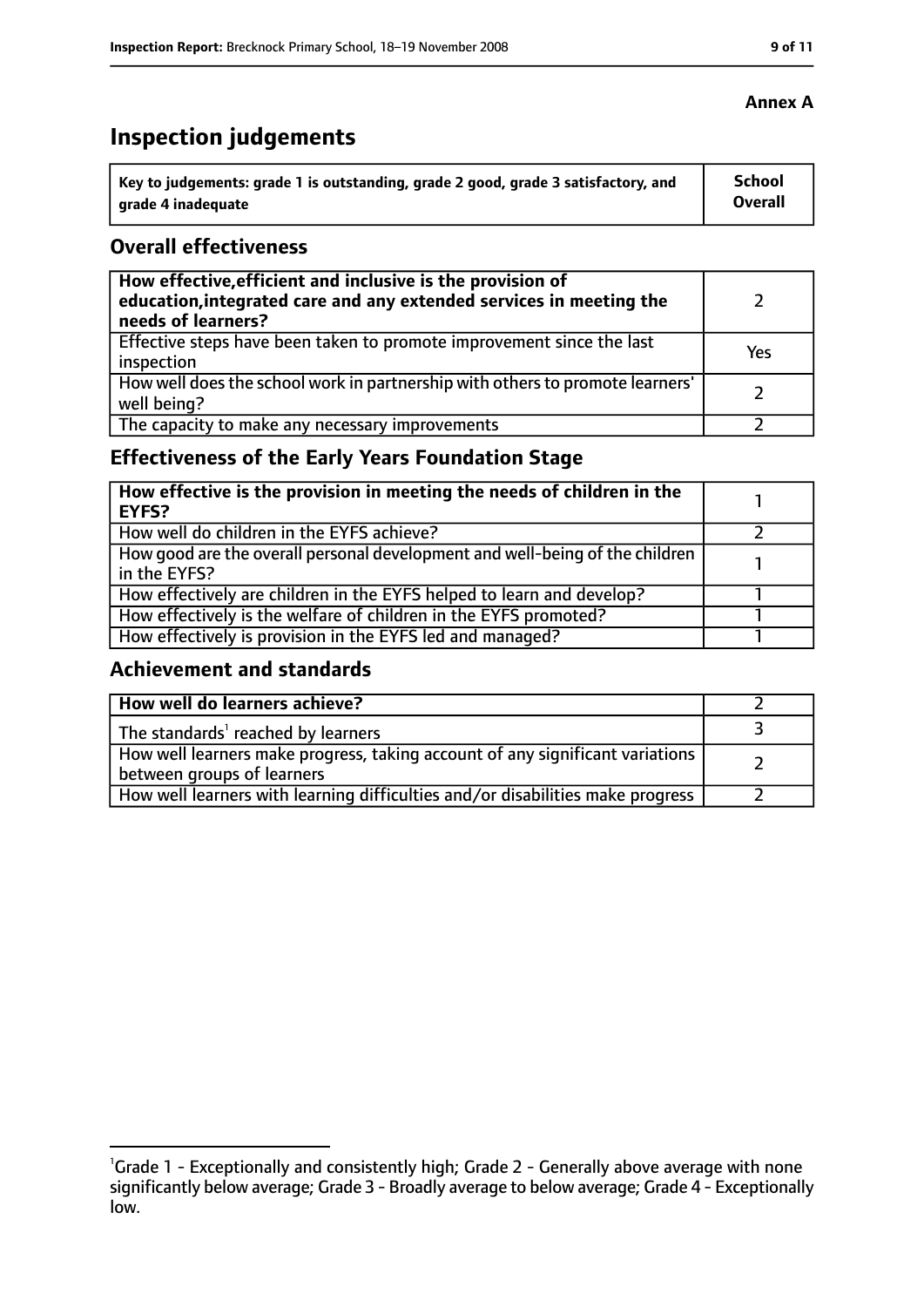# **Personal development and well-being**

| How good are the overall personal development and well-being of the<br>learners?                                 |  |
|------------------------------------------------------------------------------------------------------------------|--|
| The extent of learners' spiritual, moral, social and cultural development                                        |  |
| The extent to which learners adopt healthy lifestyles                                                            |  |
| The extent to which learners adopt safe practices                                                                |  |
| The extent to which learners enjoy their education                                                               |  |
| The attendance of learners                                                                                       |  |
| The behaviour of learners                                                                                        |  |
| The extent to which learners make a positive contribution to the community                                       |  |
| How well learners develop workplace and other skills that will contribute to<br>their future economic well-being |  |

# **The quality of provision**

| How effective are teaching and learning in meeting the full range of<br>learners' needs?              |  |
|-------------------------------------------------------------------------------------------------------|--|
| How well do the curriculum and other activities meet the range of needs and<br>interests of learners? |  |
| How well are learners cared for, quided and supported?                                                |  |

# **Leadership and management**

| How effective are leadership and management in raising achievement<br>and supporting all learners?                                              |     |
|-------------------------------------------------------------------------------------------------------------------------------------------------|-----|
| How effectively leaders and managers at all levels set clear direction leading<br>to improvement and promote high quality of care and education |     |
| How effectively leaders and managers use challenging targets to raise standards                                                                 |     |
| The effectiveness of the school's self-evaluation                                                                                               |     |
| How well equality of opportunity is promoted and discrimination eliminated                                                                      |     |
| How well does the school contribute to community cohesion?                                                                                      |     |
| How effectively and efficiently resources, including staff, are deployed to<br>achieve value for money                                          |     |
| The extent to which governors and other supervisory boards discharge their<br>responsibilities                                                  |     |
| Do procedures for safequarding learners meet current government<br>requirements?                                                                | Yes |
| Does this school require special measures?                                                                                                      | No  |
| Does this school require a notice to improve?                                                                                                   | No  |